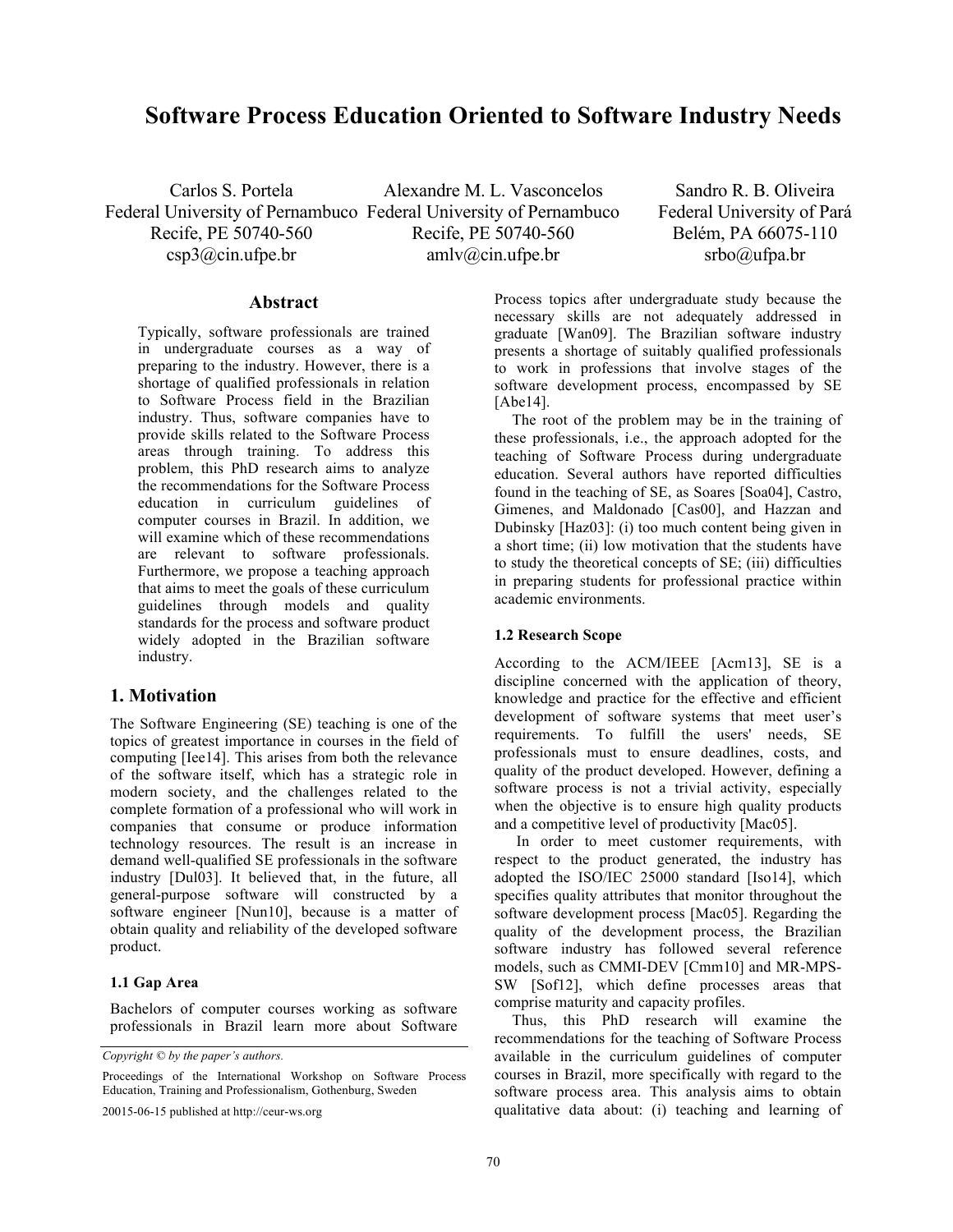software process from teaching approaches applied in undergraduate computer courses; and (ii) the knowledge about software process, considered necessary, for professionals in this area. The results of this analysis will used to define a new teaching approach that aims to meet the goals of these curriculum guidelines through quality models and standards widely adopted in the software industry to define and improve software process.

# **2 Problem Statement and Related Work**

We can classify the problems of this PhD research (Research Problems - RP) in three groups. (RP-I) First, there is a need to analyze in detail the curriculum guidelines of undergraduate computer courses in Brazil, in order to identify which the software process activities are contemplated. After that, there is the need to analyze how these curricular recommendations are being implemented in Brazilian computer courses to identify the teaching approaches adopted by teachers of SE. (RP-II) Subsequently, there is a need to investigate what activities are actually relevant to SE professionals to define your software process. (RP-III) Furthermore, we will investigate the correlation between activities of process and quality characteristics of software product. The aim is to analyze what activities affect certain characteristics of product quality.

### **2.1 Problems Area**

SE professionals working in the industry have dissatisfaction regarding the level of preparedness of recently graduated students entering the job market [Let07] [Hil07]. Software companies have to complement the knowledge of recent graduates with training and have to provide technical and nontechnical skills related to the software development process [Bes12].

According to Lethbridge, Diaz-Herrera, LeBlanc, and Thompson [Let07], this deficiency in the formation of graduates in the SE area is the result of an inadequate education. This finding may be reinforced by the research done by Sargent [Sar04], which reveals that: (i) only 40% of IT professionals in the United States have training in this area; (ii) 40% of those are aware of the main fields of SE, such as requirements, architecture, testing, human factors, and project management.

Although we did not find statistical data in relation to Brazil, it believe that the reality of SE professionals

in this country should not be different, given the scenario observed by the authors of this paper on numerous consulting assignments involving the implementation of Software Process Improvement.

### **2.2 Limitations of Related Work**

There are several works dealing with teaching SE approaches [Nun10] [Cas00] [Kit07] [Kit08]. However, these studies do not directly address RP-I. So far, all identified studies that relate to RP-I tend to perform a restricted analysis, focusing primarily on proposing teaching approaches for a particular institution without examining the main curriculum guidelines of the area.

Unlike these works, this research will cover the main curriculum guidelines of the computing area [Acm13] [Sbc05] [Mec03]. In addition, we will conduct an empirical study about the teaching approaches adopted by teachers in applying the Software Process topics proposed in these curriculum guidelines.

Regarding the RP-II, there are few studies that investigate the relevance of process activities to SE professionals [Wan09] [Soa04] [Let07]. From these studies results, it is not possible to state if the problem is in the recommendations of curriculum guidelines, or in the SE teaching approaches.

Differently from these works, besides consulting the SE professionals' opinions about the relevant topics of software process, this PhD research will consider the teaching approaches used by the teachers and their effectiveness by consulting the students of these disciplines.

Finally, among the problems of RP-III, we intend to investigate the correlation between process activities and quality characteristics of the software product. Maciel [Mac05] does a mapping between the process activities contained in the ISO/IEC 12207 and ISO/IEC 15504 standards, and the product quality characteristics from the ISO/IEC 9126. However, the ISO/IEC 9126 standard is outdated. This PhD research will consider in its correlation analysis the product quality characteristics from the predecessor of the ISO/IEC 9126 standard, the ISO/IEC 25000 [Iso14].

# **3 Questions and Hypotheses**

Our main goal is to propose an approach based on quality standards widely adopted in the software industry in order to support the teaching and learning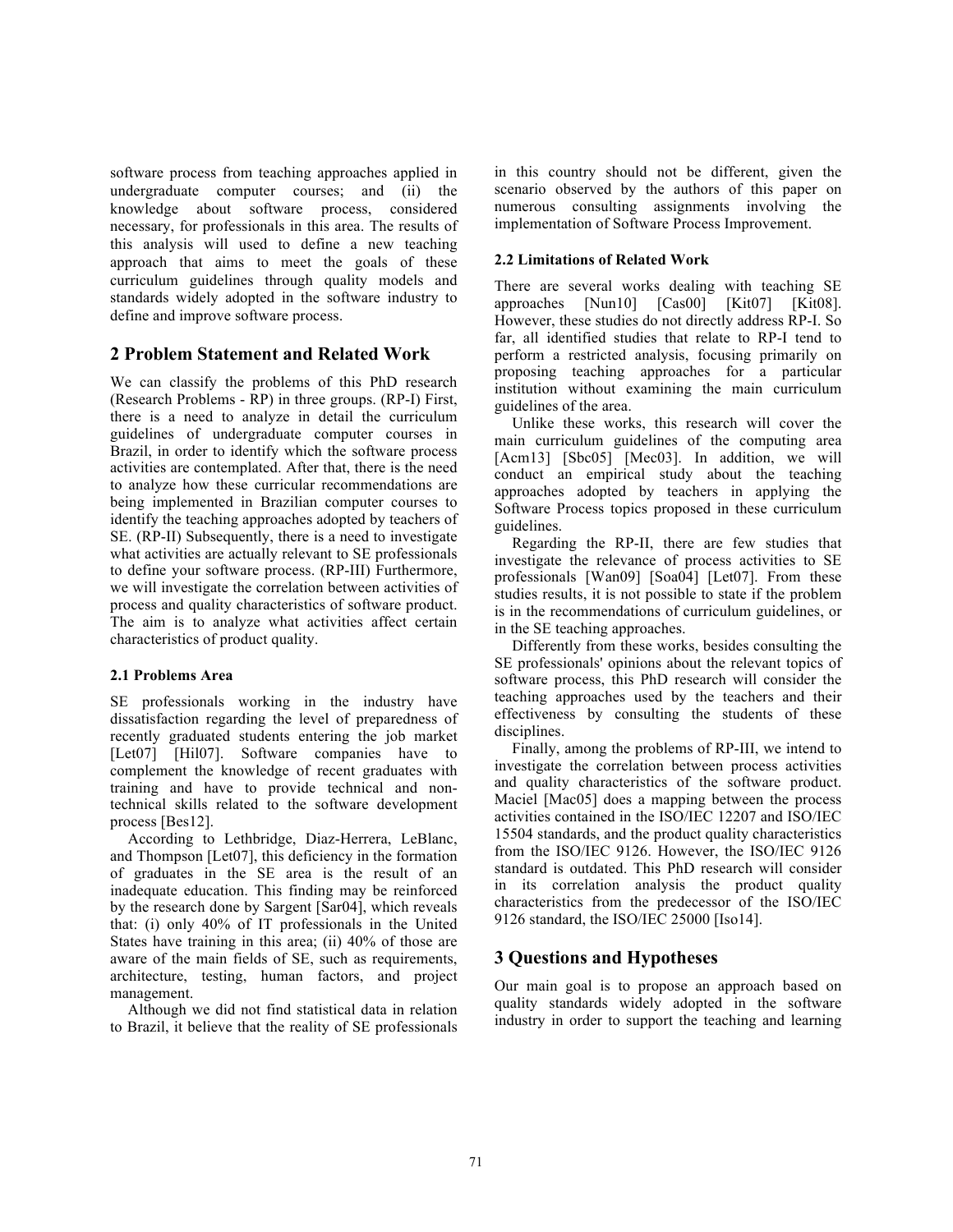of Software Process in computer courses. In this context, we define our research questions as follows.

**RQ1.** *What are the Software Process topics covered in the curriculum guidelines of the computer courses?*

**RQ2.** *What are the Software Process topics covered in computer courses curricula?*

**RQ3.** *What are the Software Process topics effectively learned by computer students?*

**RQ4.** *What are the Software Process skills required by the software industry and which of them were acquired in the computer courses?*

We defined our research questions to try refuting the following null hypothesis:

**H0.** *The current approaches to teaching Software Process meets the software industry needs.*

If the null hypothesis is refuted, we intend to test our alternative hypothesis:

**H1.** *The current approaches to teaching Software Process does not meet the software industry needs due to misalignment between the curriculum of Software Engineering discipline and the real industry needs.*

The research methods used to answer the research questions and to test H0 and H1 will presented in the next section.

# **4 Research Method and Progress**

In order to answer our research questions, first we are conducting some exploratory studies to understand the curriculum guidelines proposed by ACM/IEEE [Acm13], the Brazilian Computer Society (SBC) [Sbc05] and the Brazilian Ministry of Education (MEC) [Mec03].

Subsequently, we have to address the problems that arise in applying these curriculum guidelines in undergraduate courses. These approaches will analyzed in order to identify strengths and weaknesses. This analysis, as well as the surveys conducted with teachers, students, and industry professionals, will be inputs to the definition of an approach oriented to product and process quality profiles. This profile represents the set of characteristics/process areas that be refined and institutionalized in the organizational environment. The process profile will based on the CMMI-DEV [Cmm10] and MR-MPS-SW [Sof12] quality models and the product profile will based on ISO/IEC 25000 [Iso14]. We chose these models and standards because of their wide acceptance in the efforts of the Brazilian software industry in obtaining quality in software development. For example, the Brazilian MR-MPS-SW model was officially deploying 593 companies in Brazil<sup>1</sup>. In addition, the international CMMI-DEV model was officially implanted in 203 Brazilian companies<sup>2</sup>.

# **4.1 Identifying Process Activities Included in Computer Courses**

To answer RQ1, we will conduct a literature review in the curriculum guidelines from ACM/IEEE [Acm13], SBC [Sbc05] and MEC [Mec03] aiming to identify which Software Process topics are contemplated in these guidelines. The results of this review may support (or refute) the hypothesis H0, giving us evidence that the process activities suggested in the curriculum guidelines meet (or not) the software industry demands.

Then, in order to answer RQ2, a survey (S-I) will be conducted with the teachers of undergraduate Computer Science courses. The goal of this survey is to analyze which process activities identified in the literature review are included in the SE curricula disciplines. These results may validate the H0 hypothesis. If this confirmed, the problem may be in the curricula adopted in the SE disciplines.

Finally, answering RQ3, a survey (S-II) will be conducted with students that concluded the Software Engineering discipline. The aim of this survey is to assess whether the students are learning the process activities contemplated in SE disciplines. The results of S-II can validate H0 too, giving us, evidence that the problem may be in the teaching approaches adopted in the classrooms. We are currently working on this phase of the research.

Both S-I and S-II will be applied to undergraduate Computer Science courses from public and private universities in Brazil and will follow the guidelines of Kitchenham and Pfleeger [Kit08].

#### **4.2 Identifying Process Activities Relevant for the Software Industry**

To answer RQ4, our goal is, through a survey (S-III), to consult industry professionals about which of their skills to perform process activities were acquired during undergraduate study. In this survey, the goal is

 $\overline{a}$ 

 $1$  http://www.softex.br/mpsbr/, accessed in May 2015.

 $^{2}$  http://cmmiinstitute.com/, accessed in May 2015.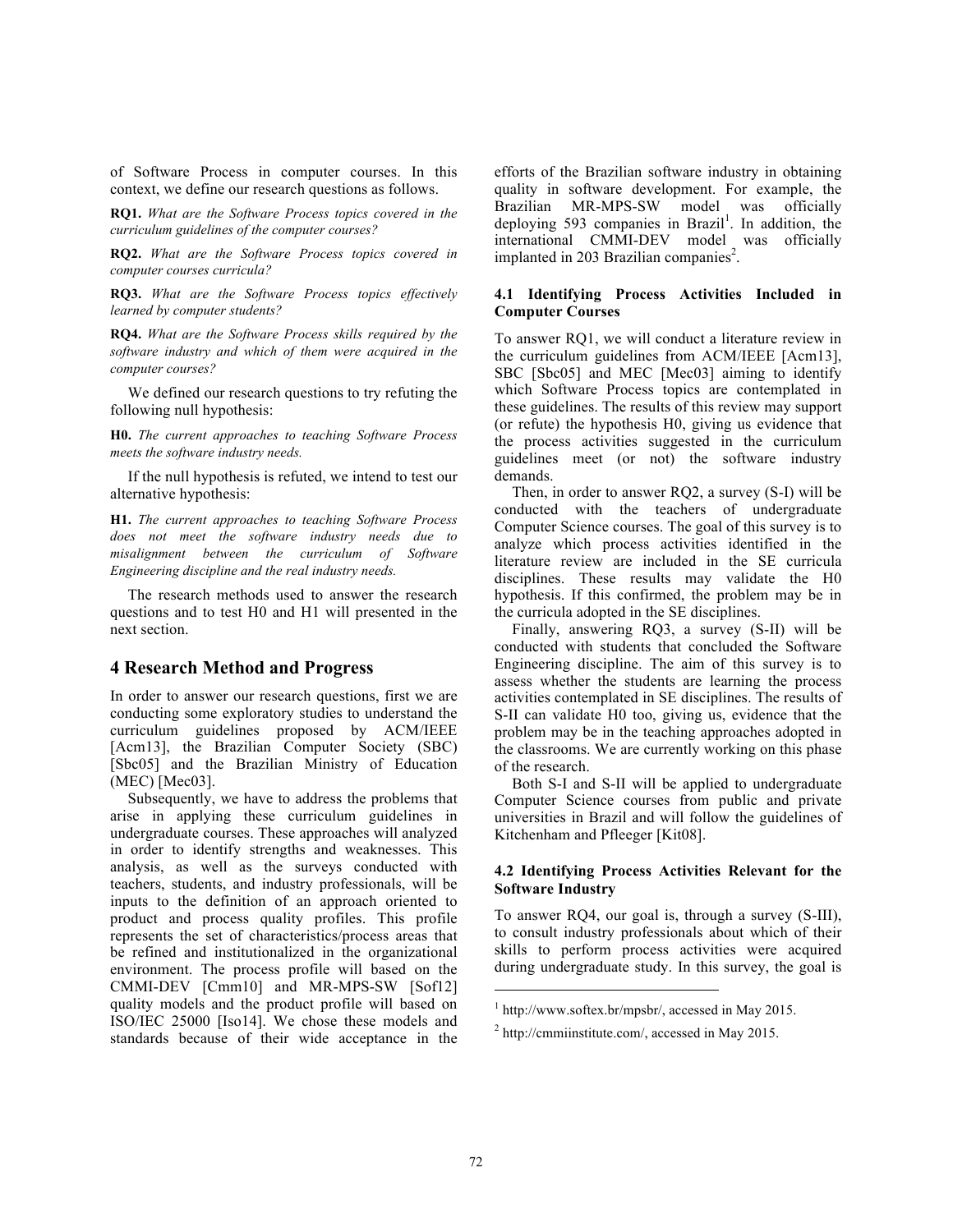to find information on the relevance of the topics covered in the SE disciplines according to the opinion of professionals in this area. The results of S-III can refute the H0, giving us evidence that the process activities suggested in curriculum guidelines dot meet the software industry demands reported by industry professionals. In this way, we can work on validation of H1.

S-III will applied in public and private software companies in Brazil and will follow the guidelines of Kitchenham and Pfleeger [Kit08].

### **4.3 Defining an Approach to Teaching Software Process Oriented to Quality Standards**

After conducting exploratory studies for answering the four research questions, we will obtain: (i) the recommendations of curriculum guidelines; the teaching approaches of SE teachers; and (ii) the considerations of students and industry professionals. These results will considered in the definition of the teaching approach proposed by this research.

Additionally, we plan to conduct a systematic mapping of the relationship between the SE practices recommended by the CMMI-DEV [Cmm10] and MR-MPS-SW [Sof12] models and the practices contained in ISO/IEC 25000 [Iso14] product quality standard. This systematic mapping will follow the guidelines of Kitchenham and Charters [Kit07]. Based on the understanding of this relationship, it will be possible to integrate the concepts of process maturity and capability profiles, and product quality, which will be the basis of the methodology that will compose the teaching approach proposed in this PhD research.

The teaching approach will adopt the Problem Based Learning educational method that uses problems to initiate, motivate, and focus the knowledge acquisition, and to encourage the development of skills and attitudes in students that will be useful in a professional context [Bes12].

In order to validate our proposed teaching approach, we plan to conduct a controlled experiment in an SE discipline in an undergraduate Computer Science course. This experiment will follow the guidelines proposed by Wohlin [Woh00].

# **5 Expected Contributions and Partial Results**

In summary, our PhD research is intended to: (i) identify process activities and analyze their relevance

for the software industry; (ii) improve the understanding of curriculum guidelines of the SE disciplines through the analysis of these curricula; (iii) identify the potential problems in the approaches to teaching Software Process through the analysis of the implementation of curriculum guidelines; and (iv) furthermore, provide an educational approach to meet the training demands of SE professionals during undergraduate study.

The three surveys (S-I, S-II and S-III) are being applied in undergraduate computing of public and private universities in Brazil. These surveys are releasing in e-mail list, SE groups on social networks and in loco on public and private universities. The surveys is available in http://goo.gl/vn5jHS and the survey protocol is available in http://goo.gl/gqzMrP. By the time, we have obtained 42 responses.

Finally, we intend to publish the results to stimulate replication of this type of research and hence solve the gaps of the teaching SE area. In this context, we emphasize that the proper SE education is important to improve the current state of software development and help mitigate many of the traditional problems associated with the software industry.

### **Acknowledgments**

I, Carlos Portela, would like to thank my supervisors Alexandre Vasconcelos and Sandro Oliveira for all the support in this PhD research. This research has financially supported by Improvement Coordination of Postgraduate People (CAPES).

# **References**

[Iee14] IEEE Computer Society, *Guide to the Software Engineering Body of Knowledge – SWEBOK*, Version 3.0, January 2014; www.swebok.org.

[Dul03] R. Duley, G. Hislop, T. Hilburn, and A. Sobel, Engineering an introductory software engineering curriculum, *16th Conference on Software Engineering Education and Training*, Madrid, Spain, 2003, pp.99- 106.

[Nun10] D. Nunes, C. Reis, and R. Reis, *Education in software engineering*, in The career of researcher in software engineering: principles, concepts and directions, 1st ed. Salvador, Brazil, 2010, pp. 132-181.

[Wan09] C. Wangenheim, and D. Silva, What software engineering knowledge is important for the